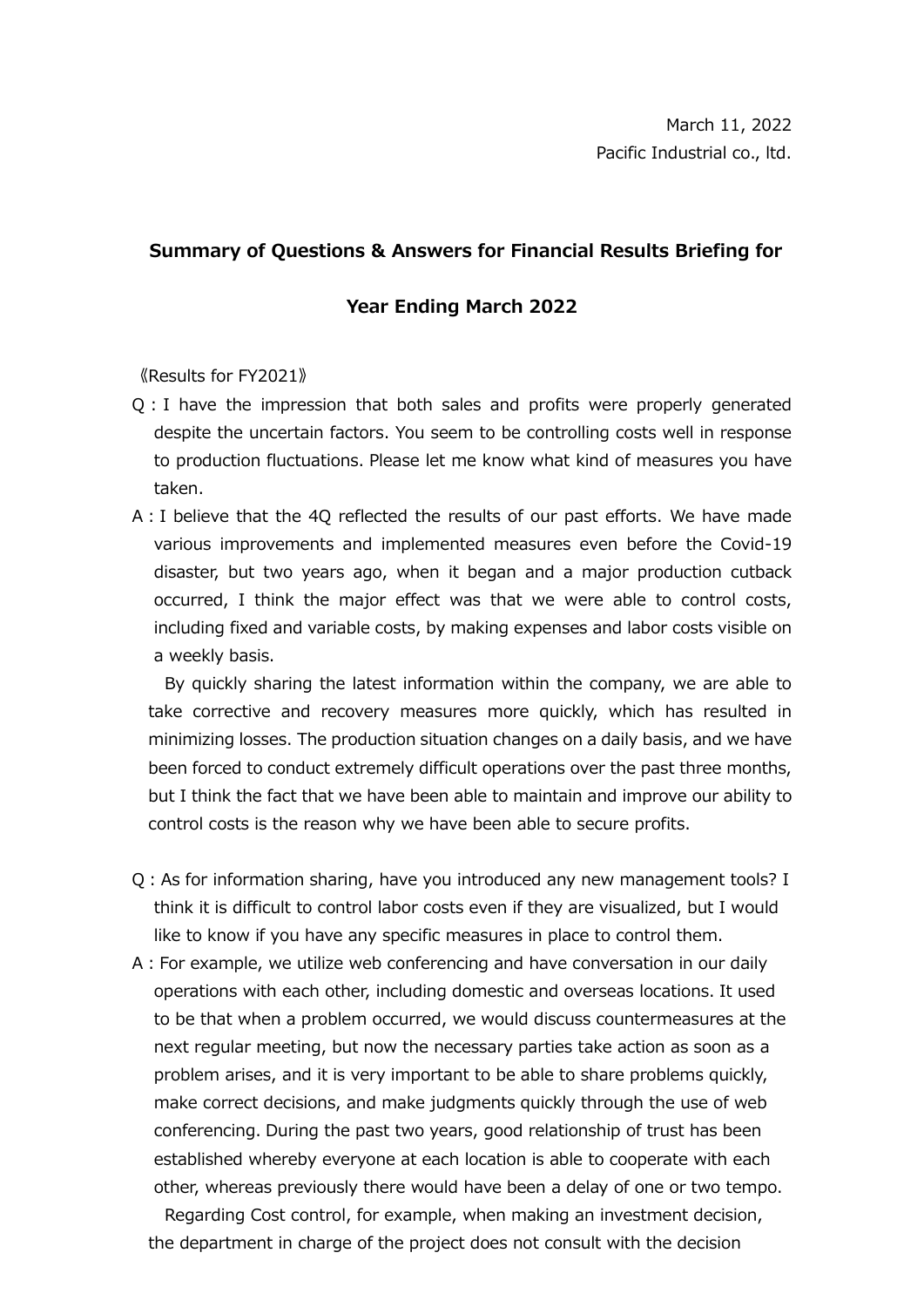maker at the final stage after examine the details, but at first, when the theme of the project is raised, consults with the decision maker or with a higher-level person who can consult with the decision maker and who can think about the correct approach. This allows the person in charge of each investment to proceed the project with a sense of security and without redoing the work.

As for the labor cost, it is difficult to adjust it in case the production is to be reduced by half from tomorrow. But if there is an announcement in advance one week before, it is possible to forecast the latest production volume, review the man-hours required for each production line, and change the work system to accommodate the required number of workers. In addition, while production trials for new model changes are usually conducted on holidays when facilities are free, when production is to be reduced, we are working to eliminate work on holidays by pulling production hours to weekdays to make free time for facilities and conducting trials on weekdays.

## 《Forecast for FY2022》

- Q:Please tell us how you have incorporated assumptions, risks, and opportunities into your plan. Is it correct to understand that sales of stamping and molding are planned to increase by about 15% excluding the impact of the application of revenue recognition, and that Toyota's production volume assumptions are around 10 million units globally and 3.2 to 3.3 million units domestically?
- A:Although there are many points of current change in our plan for this fiscal year, we expect a gradual recovery in production in the future.

Although it is difficult to make assumptions regarding the number of units, etc., we believe that the stamping and molding business will increase in revenue due to the certainty of increased production compared to FY2021 and the measures we have continued to take to improve sales per vehicle.

- Q:In the stamping business, there is also the prospect of a domestic production cutback due to the China lockdown, but I would like to get some hints on the considering for the risk. Specifically, have you factored in risk based on the customer's monthly production forecast in the latest April-June?
- A:The FY2022 forecast announced this time is a planned figure based on the assumptions that can be expected as of March. As reported in newspapers, due to the Shanghai lockdown, Toyota's production plan for May will be reduced by 50,000 units from 750,000 units. It means, the production in Japan will be reduced by approximately 30,000 units as included number. Since this is not included in the initial FY2022 forecast, we need to closely monitor the future plan to see when the effects of the lockdown will be resolved and what backup measures will be taken. Although what we can do is limited, we will strive to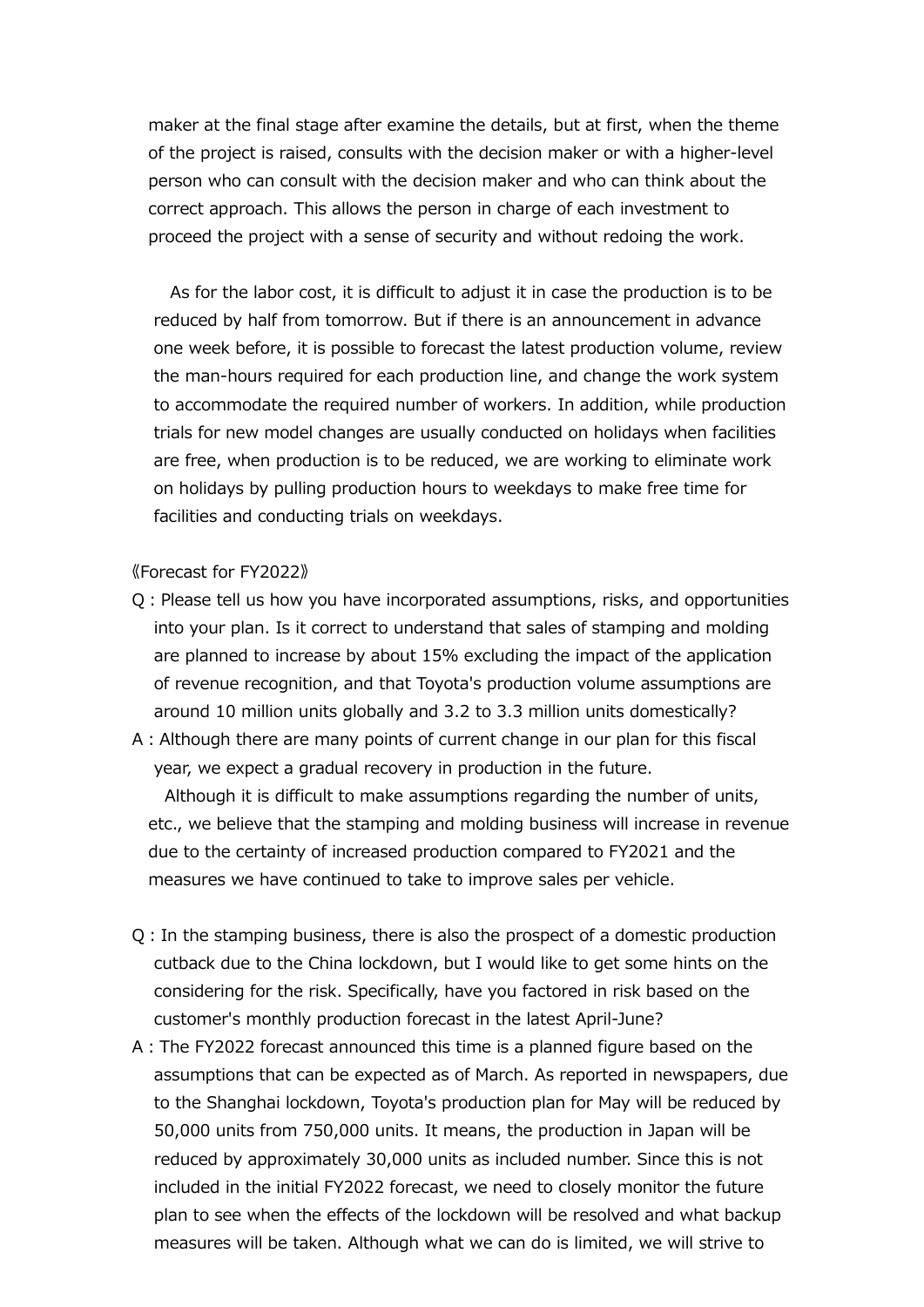operate our production system without loss and make effective use of our time to enhance improvements.

We also believe that the reason for the production cutback in May is not due to the impact of semiconductors. We recognize that semiconductors are the main reason for the overall production constraints, and we will be able to increase production as soon as the impact of the lockdown recovers. We do not expect any major impact for the full year.

- Q:The plan for valves is also to increase sales by 10%, but what kind of future direction do you see, given the current situation in Schrader and Europe?
- A: Regarding the valve business, the current business environment at Schrader in France is showing a slight decline, but production is steady. The situation in the Ukraine is still uncertain, and it is very difficult to predict the future impact, but we will continue to manage the business while keeping a close eye on the situation.

We cannot change the current situation by ourselves, but for the future, we are also developing electric expansion valves and others for use in future EVs and battery EVs, in cooperation with our bases in France, United States and mainly in Japan.

- Q:With regard to profit increase/decrease factors, the results of the past several years indicate that the cost improvement effect exceeded the negative impact of selling prices and material costs, it appears to be difficult to achieve in the current fiscal year's forecast. On the other hand, other companies seem to be negotiating with OEMs to bear the impact of higher raw material costs this year. Is there a possibility that Pacific will also reduce its material cost burden in the same way and that the situation will have an upside?
- A:Improvements have been factored into our current plan, but we are continuing our efforts and hope to exceed them.

Regarding the sharp rise in material prices, we are still asking our customers to pass on the price to us, and we are working to keep the amount of impact below the 1.3 billion yen in our current plan. We anticipate that the price hikes will continue, so we will continue our efforts and hope to be able to report back to you in the direction of improvement.

## 《Stamping and Molding Business》

Q:When considering the next-generation body parts structure from a long-term perspective, is it possible that you run until 2030 with the current direction, that is, ultra-high-tensile strength Steel stamping? Is there any discussion on how the Toyota Group as a whole can cooperate in order to maintain the competitiveness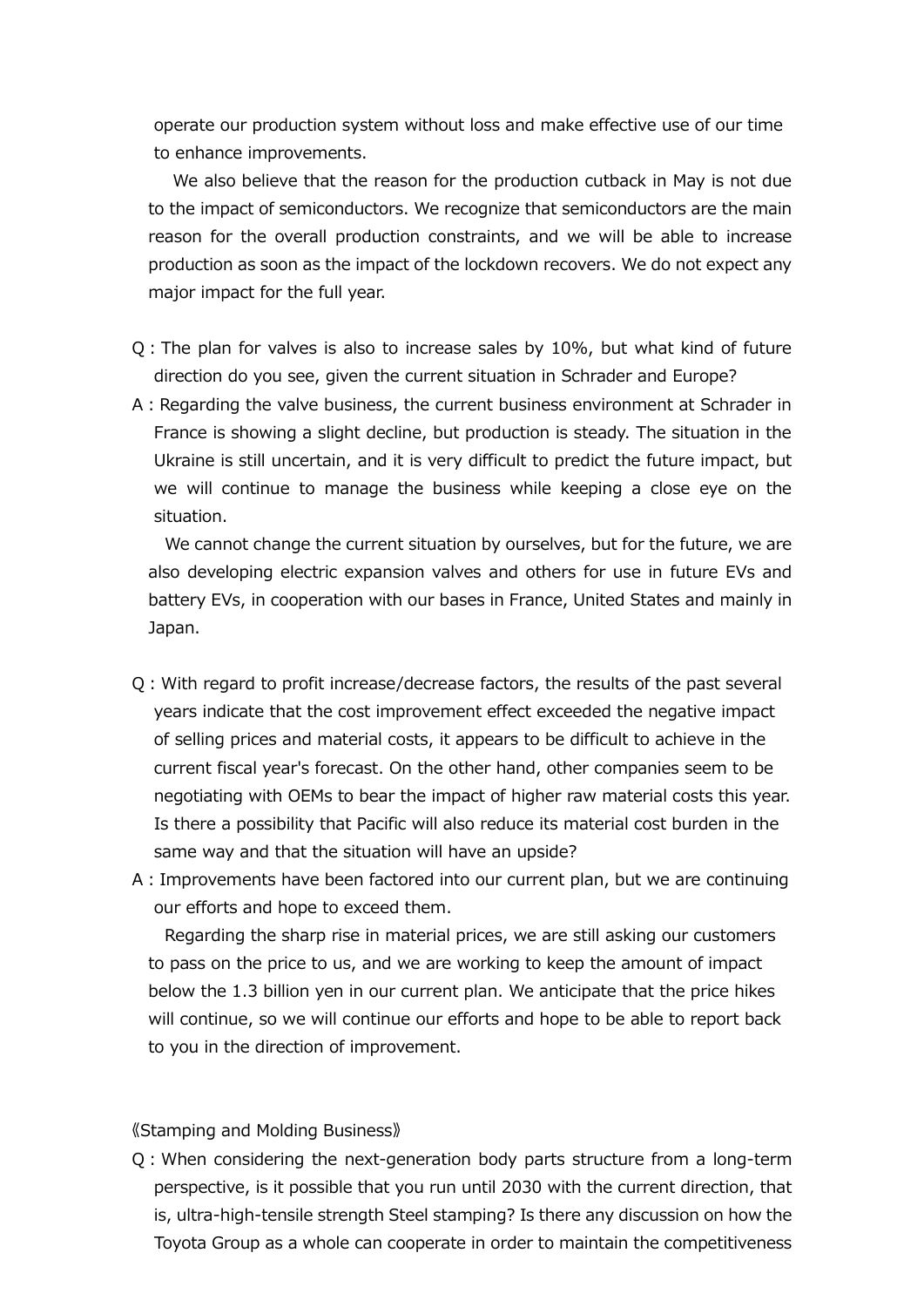of the vehicle body parts against Tesla's Giga-Press?

A:I think the Giga-Press is a threat in that it can make the underfloor, which normally consists of many stamped parts, in one shot. However, there is a big problem from a carbon neutrality point of view, and I think there may be some issues when repairing.

We are engaged in the press business mainly for Toyota, but so far we have not heard anything about going in the direction of Giga-Presses, and we believe that the trend toward ultra-high tensile strength will not change because the need for lighter vehicle bodies will further increase due to the shift to EVs.

I believe that Toyota will make a decision on how much aluminum stamping products to adopt, while balancing the overall cost of the vehicle body, including the price of aluminum material. We are good at ultra high tensile strength Steels and aluminum stamping, so we will continue to communicate closely with them and contribute to Toyota's car manufacturing.

《Valve Business》

- Q:Please give us an update on the expansion of TPMS applications in the market with regard to the medium-term direction of TPMS. Also, when considering invehicle systems as a whole, I think there is an emerging trend toward sensing air pressure, road surface conditions, etc. using indirect systems. Will there be more competition with indirect systems in the future? Or, since direct systems are superior in terms of accuracy, will there be a division between the two? Please tell us about the future potential of the in-vehicle type.
- A: Regarding TPMS, I think that the continuation of orders, mainly from Toyota, is going well. However, we also have competitors, and our customers are demanding improved performance and cost competitiveness. I believe that we will be able to offer a cost-competitive product lineup by introducing new models in the future, and we would like to maintain and secure our business as well as expand sales to other companies.

In addition to passenger cars, we are also developing TPMS with small volume for motorcycles. We are also furthering development these, because in some areas, there will be an obligation to install TPMS on buses and other commercial vehicles in the future.

Regarding the indirect and direct types, the indirect type has sufficient merits, but the direct type is more accurate, and the indirect type has some demerits, such as the challenge of obtaining vehicle certification. Currently, there are many European manufacturers and Chinese markets that use the indirect method, but I think they will shift to the direct method, even if it takes some time. Regarding valves for automotive applications, we will continue to focus mainly on TPMS, we are working to expand our product lineup using sensors. We have the ability to use ICs that are used in the harsh conditions of in-vehicle use, so we are taking